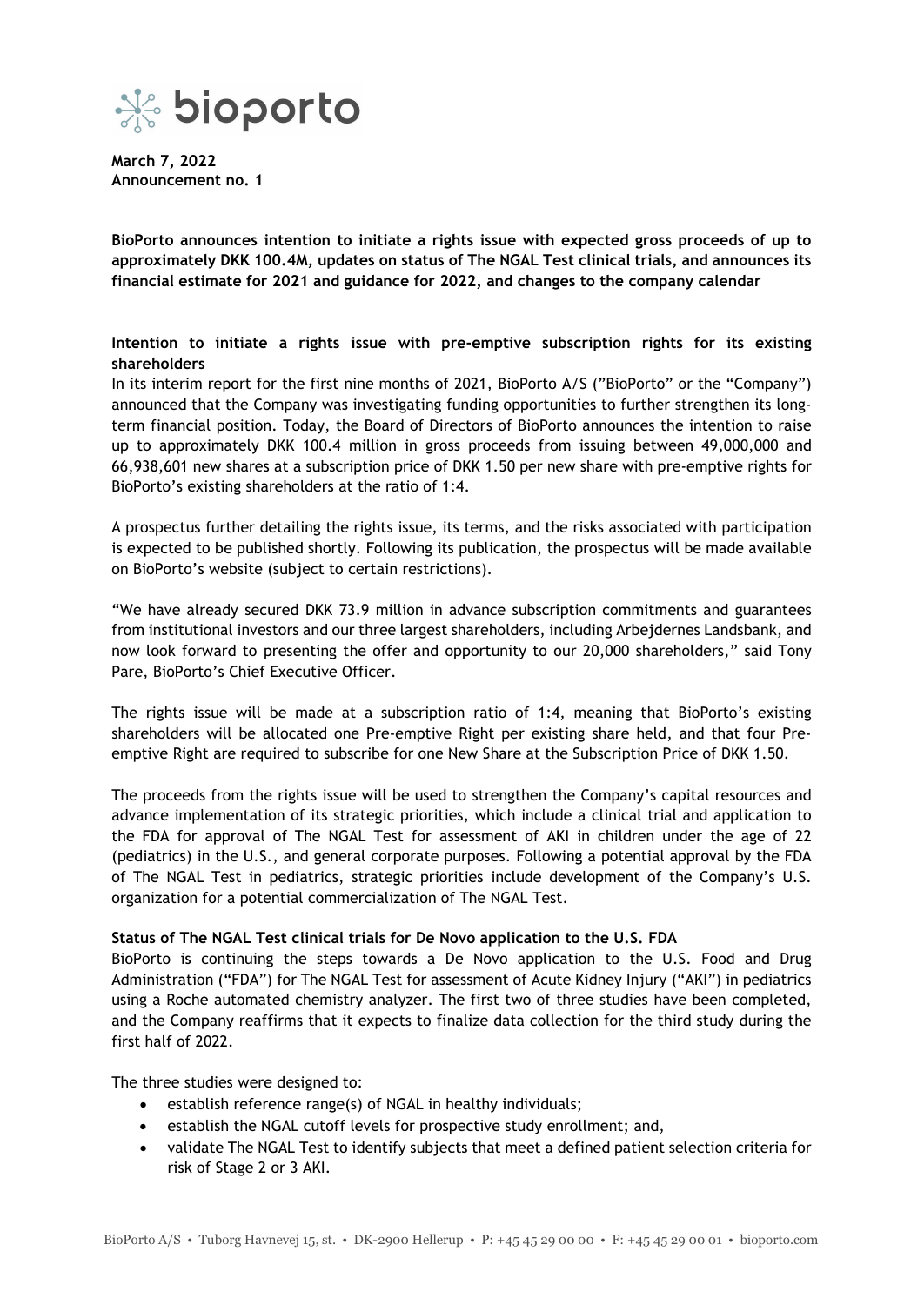"We are pleased with the progress of our first two studies and that the data collection for our third study remains on-track," said Dr. Chris Bird, BioPorto's Chief Medical Officer. "These studies were designed based on FDA feedback from several pre-submission meetings associated with the FDA's Breakthrough Device Designation. Our team remains focused on working with the clinical sites at fifteen leading U.S. hospitals to complete patient enrollment by the end of Q2, 2022."

After compilation of the third study results, assembly of analytical data, and completion of required technical files, the outcomes of the clinical trials will be evaluated for submission to the FDA. If the evaluation is satisfactory, the Company will submit a De Novo application to the FDA. The FDA maintains internal review targets of up to 150 days review time following such submissions, excluding any time it takes for the Company to respond to additional inquiries or requests for additional data by the FDA during the review process.

# **Estimate for 2021 and guidance for 2022**

BioPorto estimates revenue and operating loss (EBIT) for 2021 (unaudited) consistent with its most recent guidance for 2021 as announced in the 3rd Quarter 2021 Financial Statements:

- Revenue of approximately DKK 24 million.
- Operating (EBIT) loss of approximately DKK 65 million.

The company's cash balance as of the prospectus date is approximately DKK 34 million (unaudited).

For 2022, BioPorto expects:

- Revenue of approximately DKK 24 to 26 million.
- Operating (EBIT) loss of approximately DKK 95 to 100 million.

Key assumptions relating to the guidance for 2022 are the following:

- EBIT from 2021 was favorably impacted on a non-cash basis by approximately DKK 4 million from the forfeiture of warrants and related reversal of equity compensation expenses for members of management and other team members that resigned. Such forfeitures are not expected in 2022, so EBIT for 2022 is assumed to be negatively impacted (also on a non-cash basis) by an additional approximately DKK 11 million for the full year impact of equity compensation expenses related to new members of management and other team members, including certain of such expenses that will be amortized on an accelerated basis. The combined non-cash, negative impact of this accounting treatment is approximately DKK 15 million of EBIT loss compared to 2021.
- Costs related to clinical studies are assumed to be comparable to FY2021, which in turn assumes that the regulatory clinical trial of The NGAL Test in pediatrics can complete enrollment of patients at the selected clinical sites in the U.S. and thus not be further delayed by COVID-19.
- EBIT is assumed to be affected negatively by the full year impact of 2021 hires of management and other team members. Costs related to sales & marketing are assumed to increase compared to FY2021 associated with the preparation for commercializing The NGAL Test in the U.S. and increasing costs to expand support for distribution in the rest of the world.
- Cost related to R&D (including quality, regulatory, and non-clinical trial medical affairs costs) are assumed to increase compared to 2021, including as a result of the full year impact of 2021 hirings, investments in quality systems (e.g., in preparation of the coming into effect of the new in vitro diagnostic regulation in the European Union), and other costs related to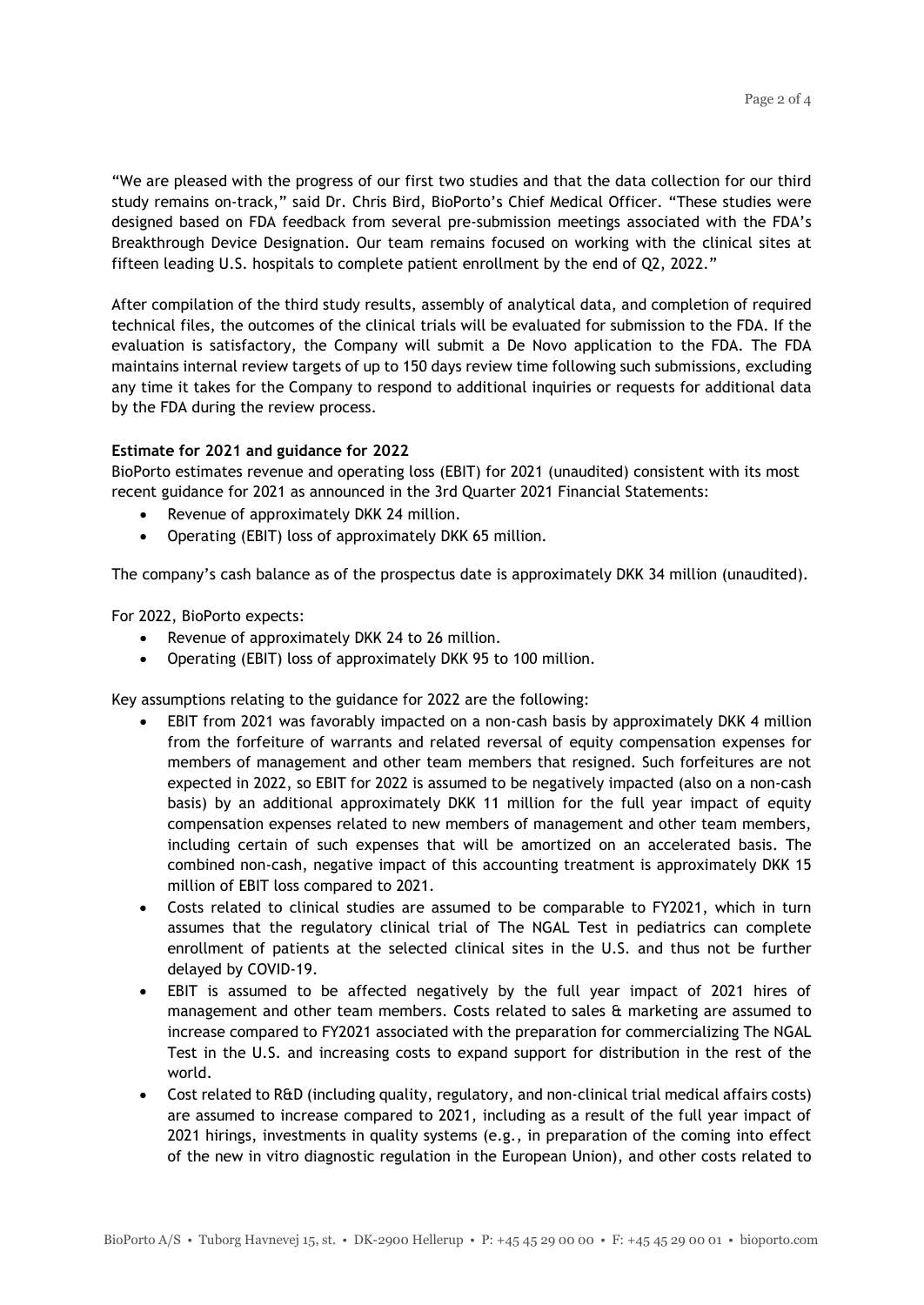preparing and submitting the De Novo application of The NGAL Test in the U.S. to the FDA. Costs related to production and depreciation are assumed at FY2021 levels.

### **Changes to 2022 company calendar**

To enable sufficient time to complete the contemplated rights issue, BioPorto has decided to postpone the publication of its Annual Report for 2021 and the Annual General Meeting. In addition, BioPorto has revised the date for the Interim Report for the nine-month period ended September 30, 2022. Please find the updated company calendar for 2022 below:

| Date             | <b>Description</b>                                                           |
|------------------|------------------------------------------------------------------------------|
| March 16, 2022   | Deadline for shareholder proposals - Annual General Meeting                  |
| April 6, 2022    | Annual Report 2021                                                           |
| April 28, 2022   | Annual General Meeting                                                       |
| May 11, 2022     | Interim Report - for the three-month period ended March 31, 2022 (same date) |
| August 17, 2022  | Interim Report - for the six-month period ended June 30, 2022 (same date)    |
| November 9, 2022 | Interim Report - for the nine-month period ended September 30, 2022          |

### **Investor meeting**

In connection with the rights issue, BioPorto will host an online investor presentation on March 7, 2022 at 16:00 CET in English. To participate, please register at:

[https://hcandersencapital643.clickmeeting.com/bioporto/register](https://eur01.safelinks.protection.outlook.com/?url=https%3A%2F%2Fhcandersencapital643.clickmeeting.com%2Fbioporto%2Fregister&data=04%7C01%7Cks%40bioporto.com%7Cbc9ee849751a4cc8d21308da001bfb47%7C095d1d5eb878495f8ffe19b35f5dc11a%7C0%7C0%7C637822417441709854%7CUnknown%7CTWFpbGZsb3d8eyJWIjoiMC4wLjAwMDAiLCJQIjoiV2luMzIiLCJBTiI6Ik1haWwiLCJXVCI6Mn0%3D%7C3000&sdata=O4M1xjvmo7UZCyB%2FEcyMom%2Bnxl9NknnPh%2BcSaPXoQt0%3D&reserved=0).

## **For further information, please contact:**

Tony Pare, Chief Executive Officer Dr. Christopher Bird, Chief Medical Officer Neil Goldman, Executive VP & Chief Financial Officer Tim Eriksen, Investor relations

Telephone: +45 45 29 00 00 Email: investor@bioporto.com

#### *About BioPorto*

*BioPorto is an in vitro diagnostics company focused on saving lives and improving the quality of life with actionable biomarkers – tools designed to help clinicians make changes in patient management. The Company uses its expertise in antibodies and assay development, as well as its platform for assay development, to create a pipeline of novel and compelling products that focus on conditions where there is significant unmet medical need, and where the Company's tests can help improve clinical and economic outcomes for patients, providers, and the healthcare ecosystem.*

*The Company's flagship product is The NGAL Test, which has been designed to aid in the risk assessment of Acute Kidney Injury, a common clinical syndrome that can have severe consequences, including significant morbidity and mortality if not identified and treated early. With the aid of The NGAL Test, physicians can identify patients potentially at risk of AKI more rapidly than is possible with current standard of care measurements, enabling earlier intervention and more tailored patient management strategies.*

*BioPorto is headquartered in Hellerup, Denmark and is listed on the Nasdaq Copenhagen stock exchange [CPH:BIOPOR].*

#### **Forward-looking statement disclaimer**

Certain statements in this announcement are forward-looking statements, which are based on the Company's expectations, intentions and projections regarding its future performance, anticipated